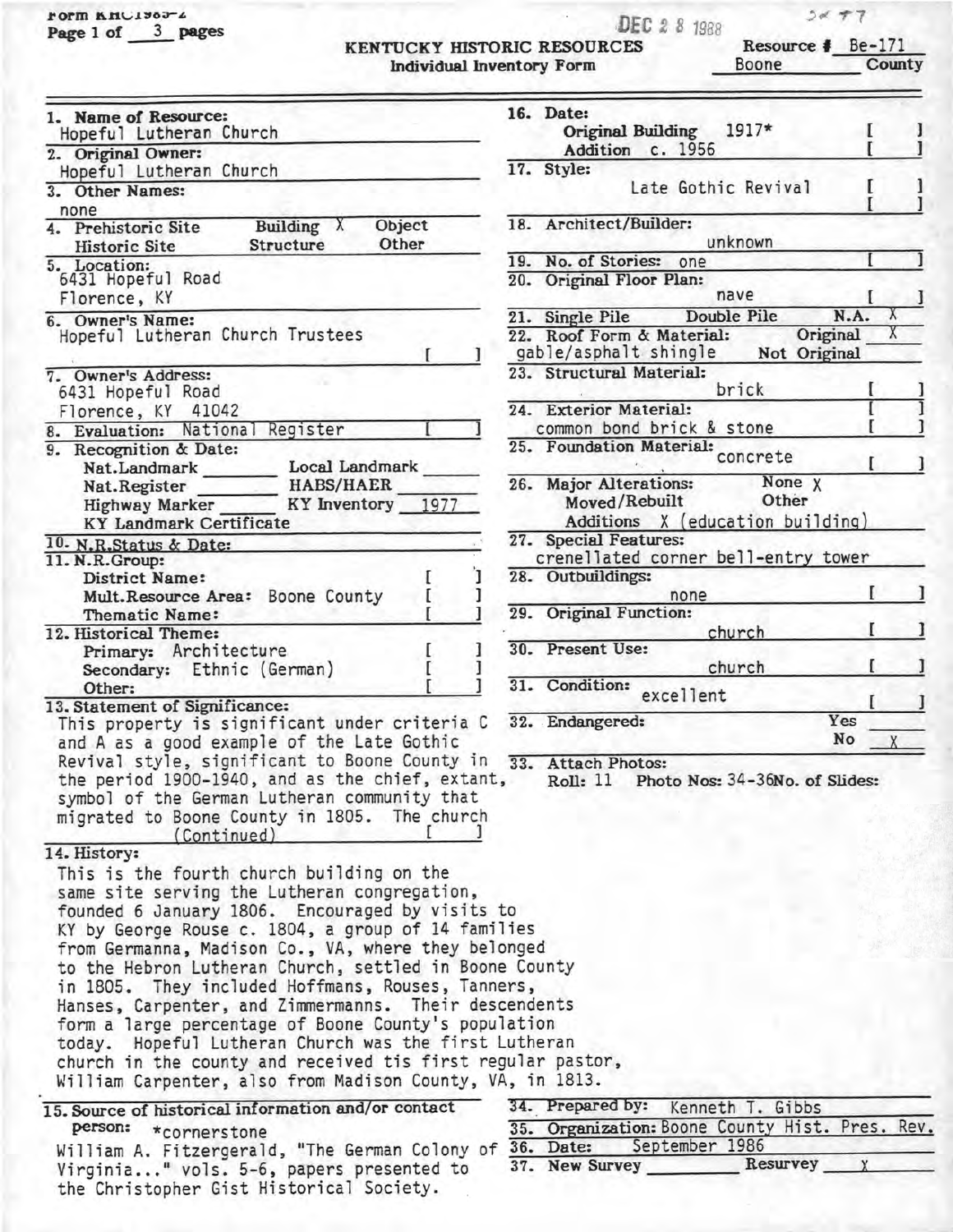Page 2 of 3 pages

#### **Page <sup>2</sup> of <sup>3</sup> pages KENTUCKY HISTORIC RESOURCES Individual Inventory Form Resource # Be-171**

| 38. | UTM Point of Primary Building:<br>Quadrant: Union                      | Zone<br><sup>16</sup> | <b>Easting</b><br>$-702720$ . | <b>Northing</b><br>4319120__ | 39. | G.L.S. Mod.<br>40. Coordi.Accuracy                                         |  |
|-----|------------------------------------------------------------------------|-----------------------|-------------------------------|------------------------------|-----|----------------------------------------------------------------------------|--|
| 41. | UTM Points of Boundary (for N. R. eligible sites only):                |                       |                               |                              |     |                                                                            |  |
|     | А.<br>B.<br>c.                                                         |                       |                               | D.<br>Е.<br>F.               |     |                                                                            |  |
| 42. | Total Acreage in Present Property: 2.06                                |                       |                               |                              |     | 43. Acreage included in proposed N.R. boundary: 0.51                       |  |
| 44. | Site Plan (and boundary description and justification for N.R. sites): |                       |                               |                              |     | Beginning at a point on the west side<br>of Honeful Road, 75' NF of the NF |  |

 $\nu$   $\Delta$ **r 6Kv/rc-W i N** of Hopeful Road, 75' NE of the NE corner of the building, proceed south<br>along Hopeful Poad 150'(R) . Then along Hopeful Road 150'(B). Then proceed west for 150' (C), turning north for 150' (D). Then proceed east<br>150' to the point of origin (A) 150' to the point of origin (A).

The boundary is a square with approxi-<br>mately 150' side. This includes the mately 150' side. This includes the church building and sufficient acreage to provide <sup>a</sup> setting for the property.

**Contributing: <sup>1</sup> building**

### 45. Description and House Plan.

The gable-fronted building features <sup>a</sup> square, projecting corner entrance and bell tower. Gothic style references included the pointed arched openings, the buttress strips, tracery in the large front window, the bracketed entrance hood, and the crenellated top of the tower. All detail in the brick building is dressed stone, including the keystones, sills and tops<br>of the buttress strips. of the buttress strips.

The front entrance at ground level gives access by stairways down to the basement and up to the sanctuary. The interior space behind the front windows, smaller in width than the rest of the sanctuary due to the corner tower, could originally be cordoned off from the main space by means of folding doors, since removed. The pitched ceiling has been covered with acoustical tile. The woodwork is simple trabeated with cornice strips. The interior edges of the pointed windows are treated in rounded plaster rather than finished with wooden surrounds. The windows are filled with opalescent colored glass.

The parish education building added to the rear of the church does not compete visually or stylistically with the original structure.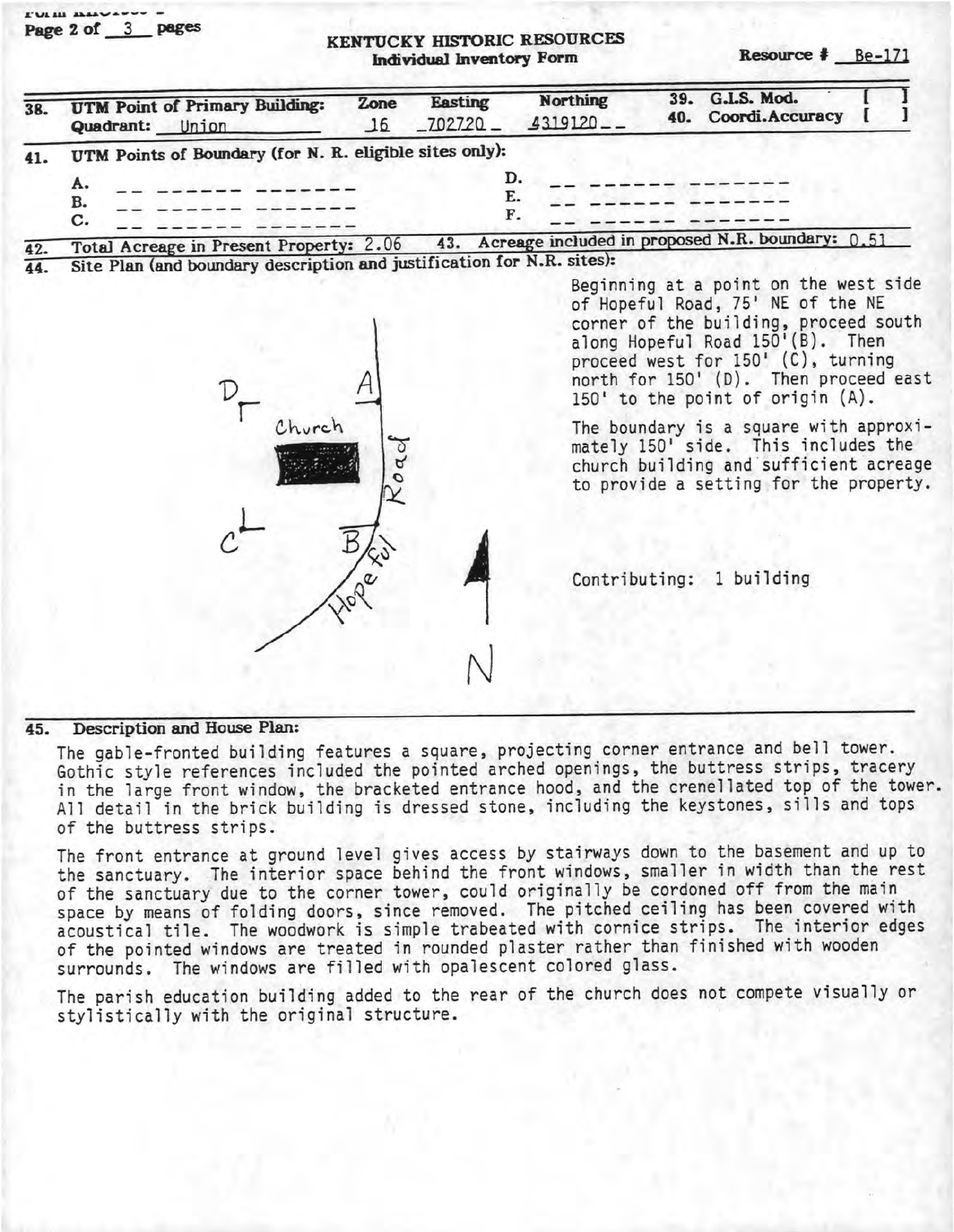**Resource # Be-171 Boone County Page \_3\_ of <sup>3</sup>** Pages

#### 13. Statement of Significance: (Continued)

is the only formal illustration in the county of the Gothic Revival style,<br>characterized by the use of predominantly English medieval source, an emphasis on historical accuracy, studied asymmetry, square corner towers, steep gabled roofs, masonry construction, pointed-arch openings, buttress strips, and nave plans (in churches). This particular example is notable for its crenellated plans (in churches). This particular example is notable for its crenellated<br>bell tower and its entry porch, which features a decorative gabled bood on bell tower and its entry porch, which features a decorative gabled hood on<br>wooden brackets. "supported" by pairs of buttresses. wooden brackets, "supported" by pairs of buttresses.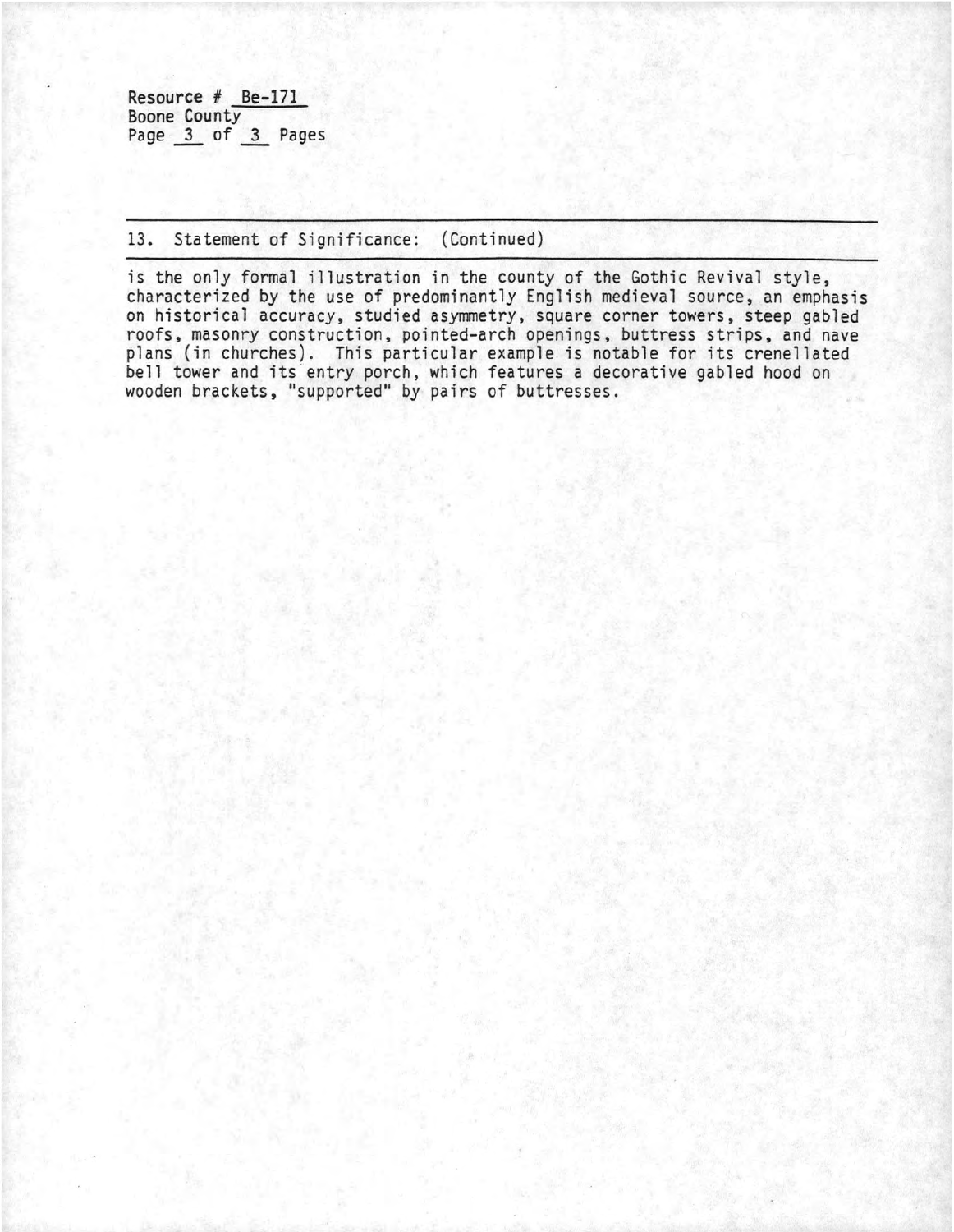NPS Form 10-900-4<br>(8-86)

OMB Approval No. 1024-0018  $12/28/88$ 

United States Department of the Interior<br>National Park Service

## **National Register of Historic Places**<br>Continuation Sheet

Section number \_\_\_\_\_\_\_\_\_\_\_ Page \_\_\_\_\_\_\_

|               |                                           |                                      | Multiple Resource Area<br>Thematic Group       |
|---------------|-------------------------------------------|--------------------------------------|------------------------------------------------|
| Name<br>State | Boone County MRA<br><b>KENTUCKY</b>       |                                      |                                                |
|               | Nomination/Type of Review                 | Empered in the                       | Date/Signature                                 |
| 31.           | Florence Fire Station                     | Mathemat Boglater                    | Keeper                                         |
| 32.           | Florence Hotel                            | Entered in the<br>National Register  | Attest<br>VKeeper                              |
|               |                                           |                                      | Attest                                         |
| 33.           | Gaines, Benjamin R., Farm and in the      | National Bagister                    | Keeper /                                       |
| 34.           | Gordon's Hall                             | Milkroa in the<br>Eational Bogister  | Attest<br><b>Keeper</b><br>26/89               |
|               |                                           |                                      | Attest                                         |
| 35.           | Hamilton School                           | Entered in the<br>National Register  | 2/6/89<br>Keeper                               |
| 36.           | Hebron Deposit Bank                       | Entered in the<br>Wasisal Ragister   | Attest<br>okkeeper                             |
| 37.           | Hicks, Harvey A., House Entered in the    | National Register                    | Attest<br><b>Keeper</b>                        |
| 138.          | Hind, Samuel, House                       |                                      | Attest<br>6114/90<br>for Keeper Caturas Anders |
|               |                                           | Substantive Review<br>Entered in the | Attest                                         |
| 39.           | Hopeful Lutheran Church at ional Register |                                      | Keeper                                         |
|               |                                           |                                      | Attest                                         |
| 40.           | Horton, Agnes, House                      | Entered in the<br>National Register  | VKeeper<br>Attest                              |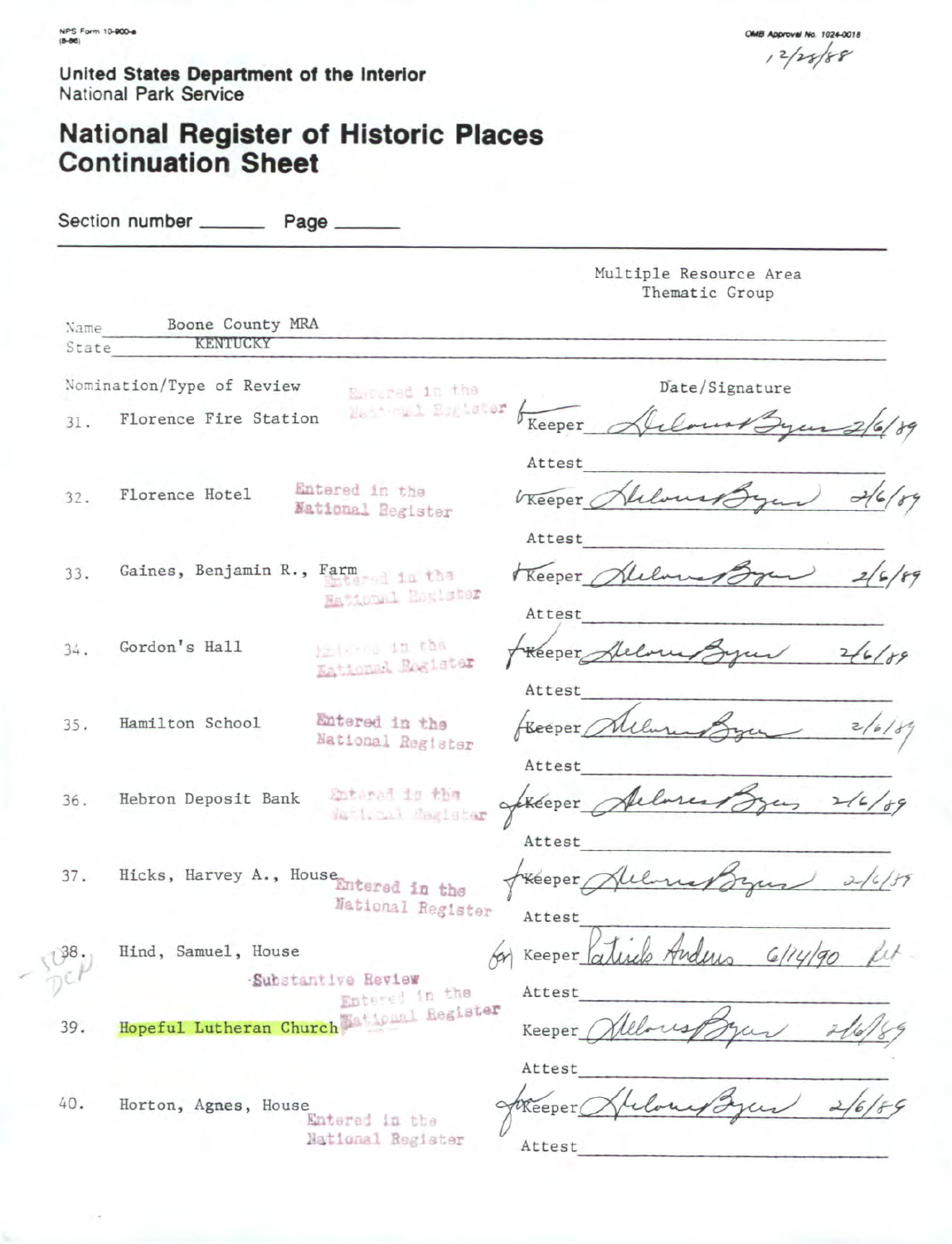#### UNITED STATES DEPARTMENT OF THE INTERIOR NATIONAL PARK SERVICE

NATIONAL REGISTER OF HISTORIC PLACES<br>FUATHATION / PETHON CHEET EVALUATION/RETURN SHEET

REQUESTED ACTION: NOMINATION

NAME. NAME: PROPERTY Hopeful Lutheran Church

MULTIPLE BOONE COUNTY MRA NAME:

STATE & COUNTY: KENTUCKY, Boone

DATE RECEIVED: 12/28/8<br>DATE OF 16TH DAV: 1/36/88 DATE OF 16TH DAY: 1/26/8<br>DATE OF WEEKLY LICT. DATE OF WEEKLY LIST: DATE OF PENDING LIST: 1/10/89<br>DATE OF 45TH DAV: 2/11/89 DATE OF 45TH DAY: 2/11/89

REFERENCE NUMBER: 88003279

NOMINATOR: STATE

REASONS FOR REVIEW:

|                |                    |           | APPEAL: N DATA PROBLEM: N LANDSCAPE: N LESS THAN 50 YEARS: N |  |
|----------------|--------------------|-----------|--------------------------------------------------------------|--|
| OTHER: N PDIL: |                    | N PERIOD: | N PROGRAM UNAPPROVED: N                                      |  |
|                | REQUEST: N SAMPLE: |           | N SLR DRAFT: N NATIONAL:                                     |  |

COMMENT WAIVER: N

| $V$ ACCEPT | <b>RETURN</b> | REJECT $2/6/87$ DATE |  |
|------------|---------------|----------------------|--|
|            |               |                      |  |

Sutered In the Judicia Bogister

ABSTRACT/SUMMARY COMMENTS:

| RECOM./CRITERIA |  |
|-----------------|--|
| REVIEWER        |  |
| DISCIPLINE      |  |
| DATE            |  |
|                 |  |

DOCUMENTATION see attached comments Y/N see attached SLR Y/N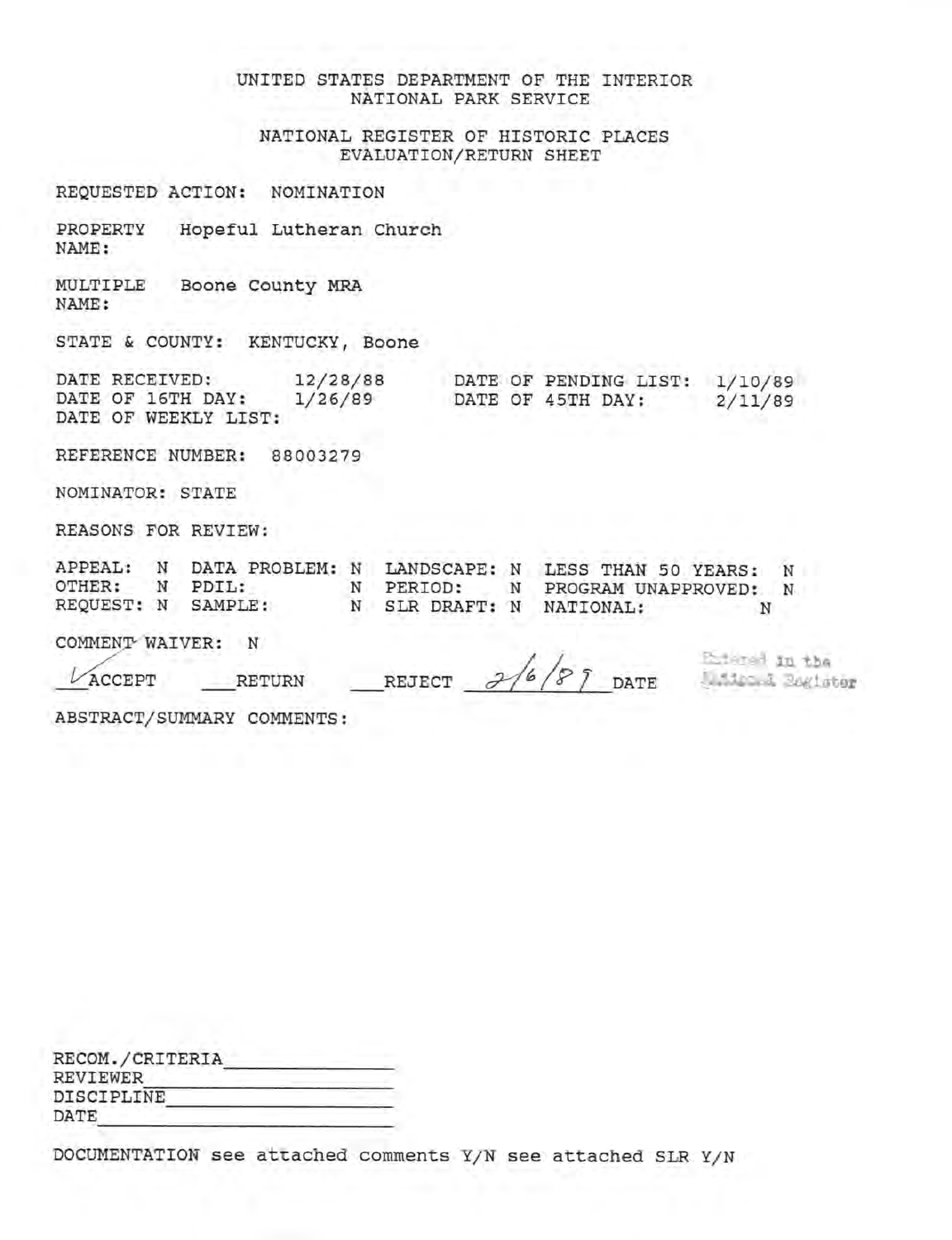#### CLASSIFICATION

count resource type

STATE/FEDERAL AGENCY CERTIFICATION

FUNCTION

historic current

DESCRIPTION

architectural classification materials descriptive text

#### SIGNIFICANCE

Period Areas of Significance—Check and justify below

Specific dates Builder/Architect Statement of Significance (in one paragraph)

summary paragraph \_\_\_completeness \_\_\_clarity \_\_\_applicable criteria \_\_\_justification of areas checked \_\_\_relating significance to the resource \_\_\_context<br>relatio \_\_\_relationship of integrity to significance<br>instification of exception ^^justification of exception other

| <b>BIBLIOGRAPHY</b>                                                      |                          |
|--------------------------------------------------------------------------|--------------------------|
| GEOGRAPHICAL DATA                                                        |                          |
| verbal boundary description<br>acreage<br>boundary justification<br>UTMs |                          |
| ACCOMPANYING DOCUMENTATION/PRESENTATION                                  |                          |
| sketch maps<br>USGS maps                                                 | photographs presentation |
| OTHER COMMENTS                                                           |                          |
| Questions concerning this nomination may be directed to                  |                          |
|                                                                          | Phone                    |
| Signed                                                                   | Date                     |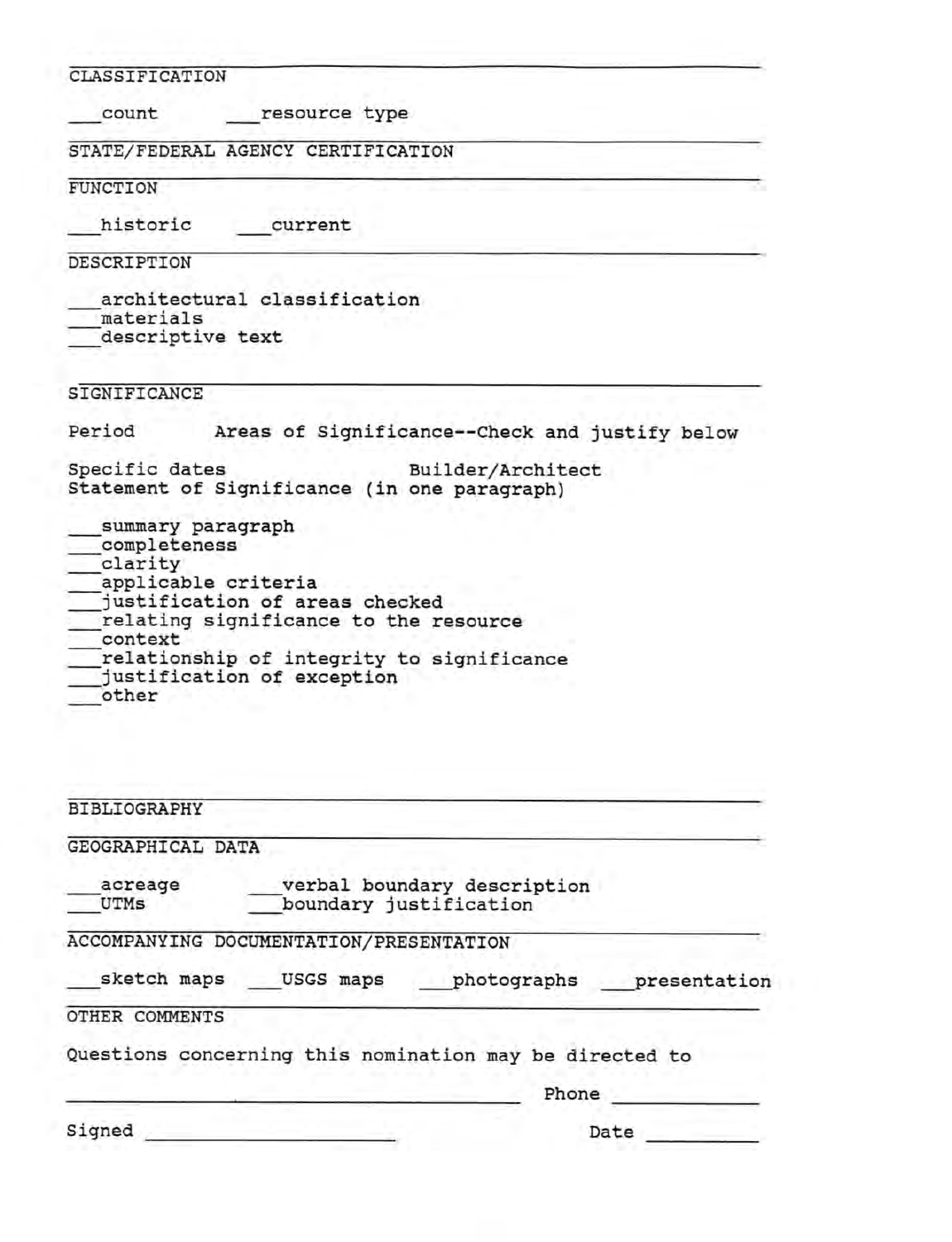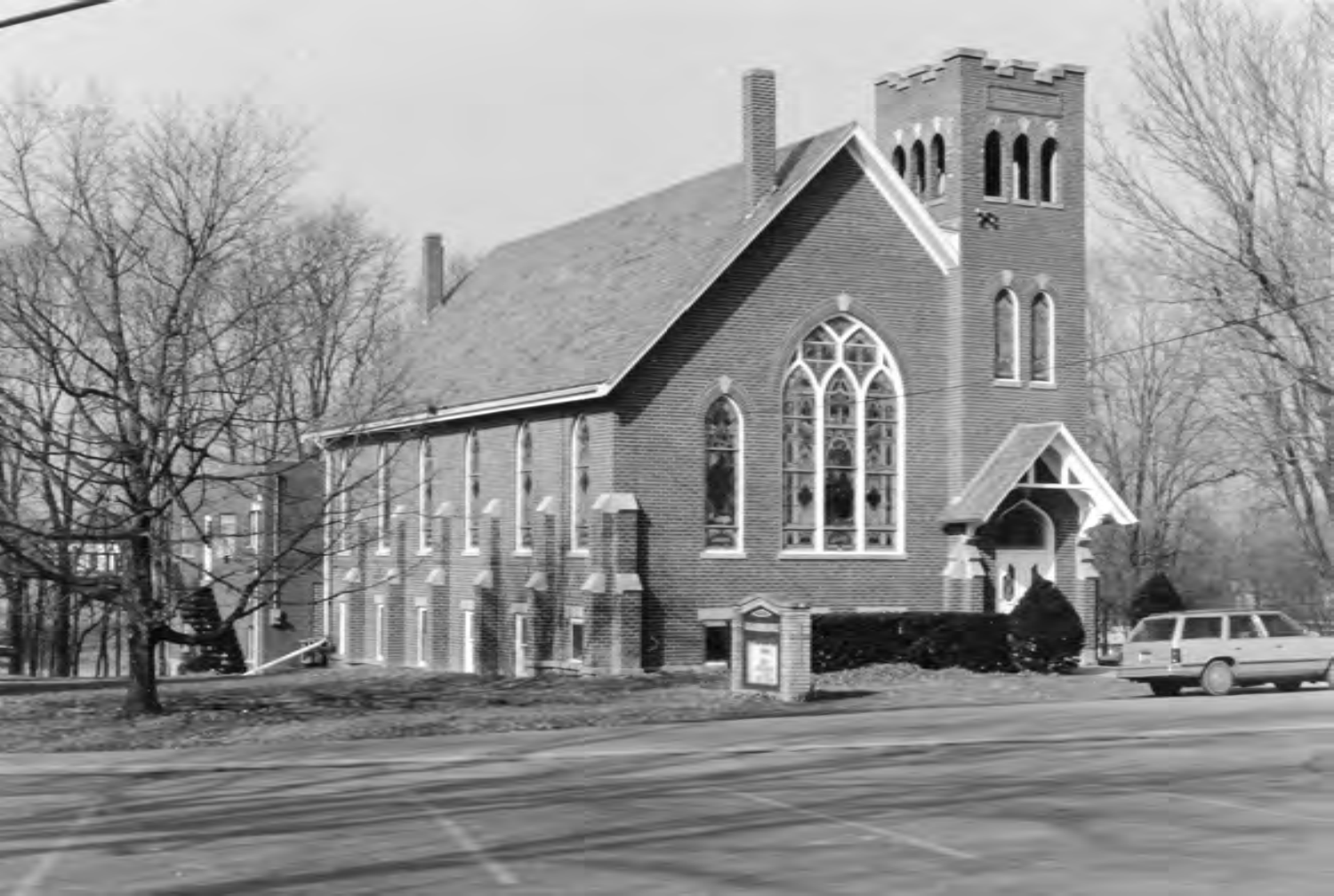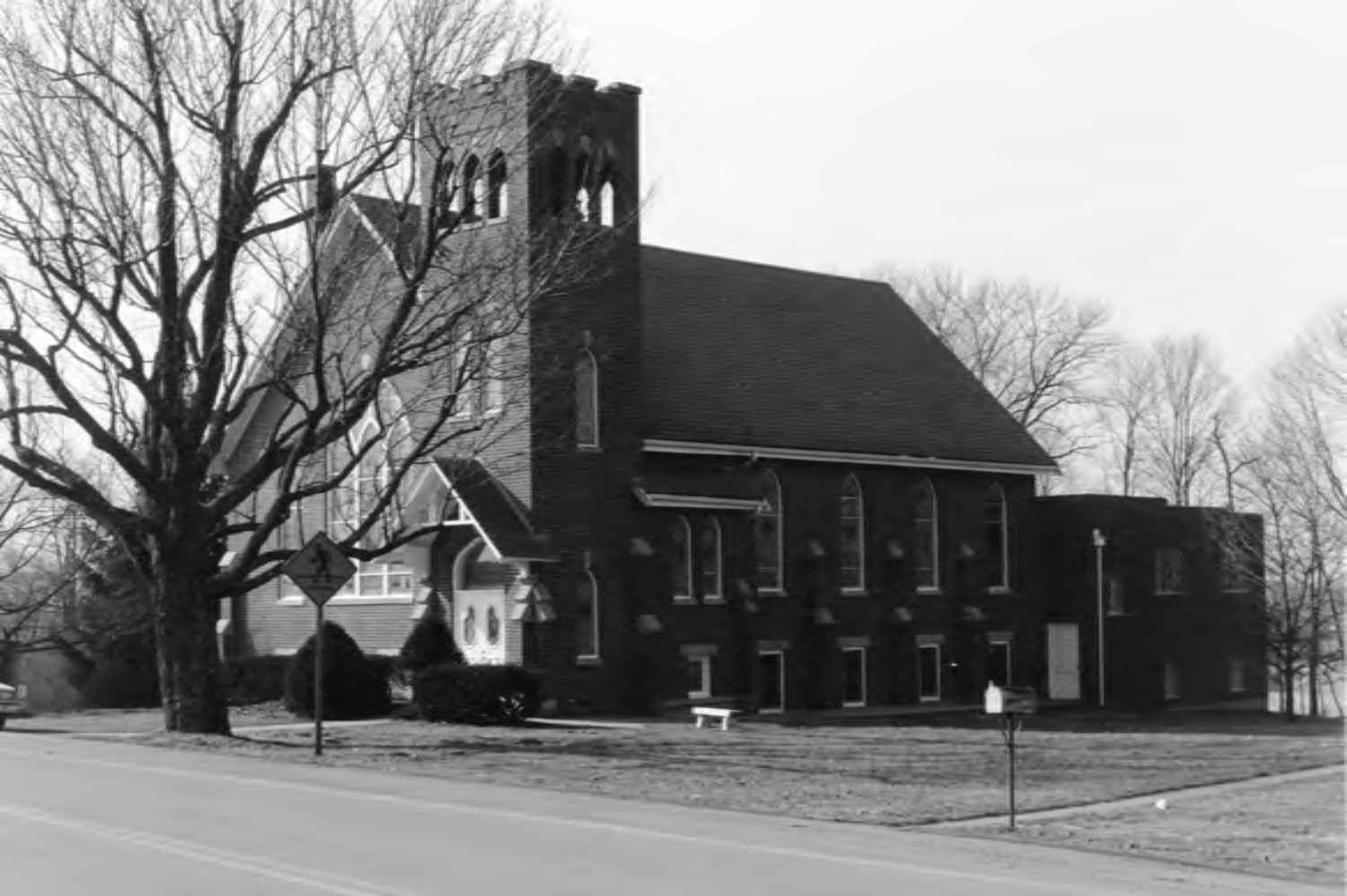